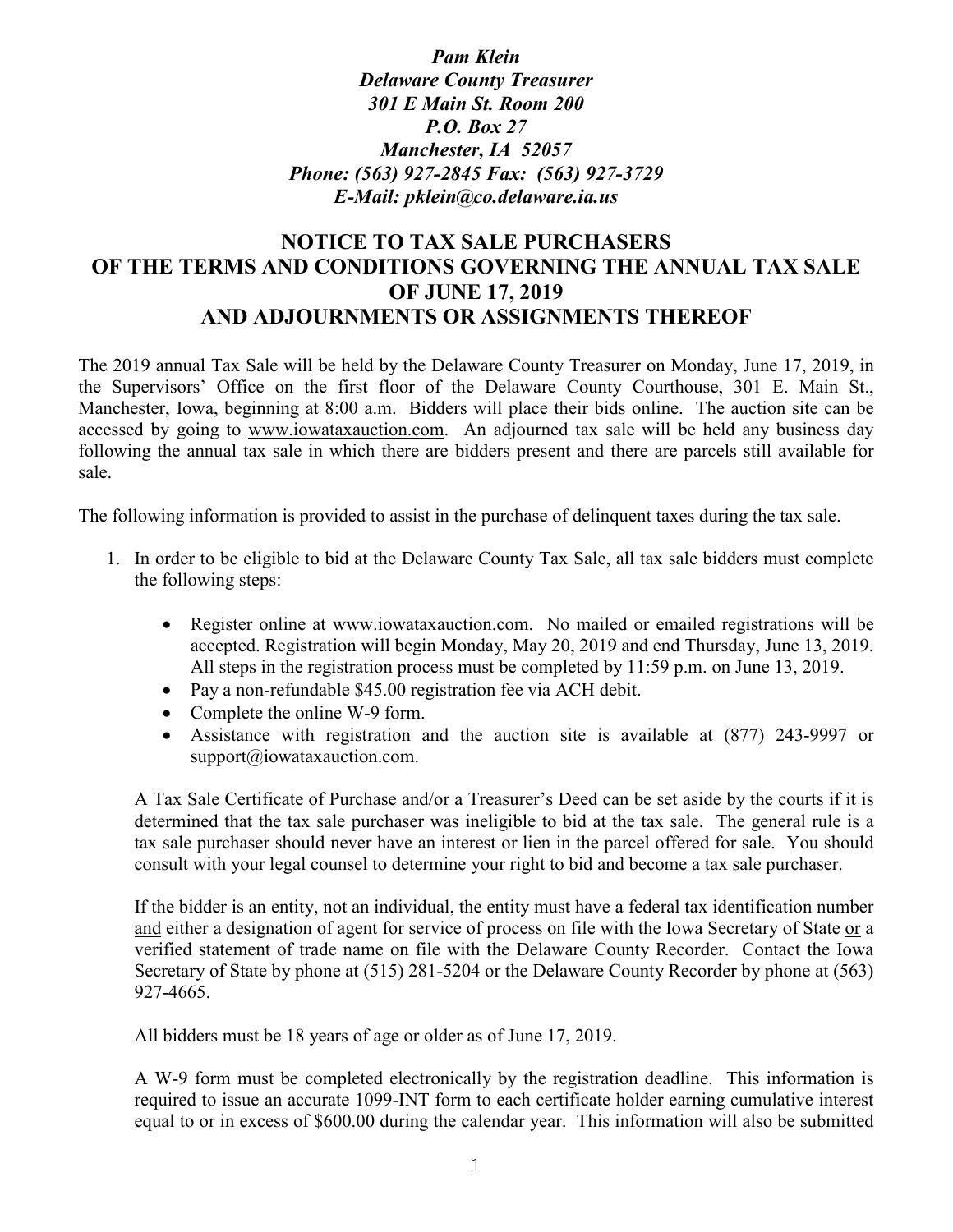to the Internal Revenue Service and may be needed when filing your Federal and State Income Tax returns.

2. The Delinquent Tax List for Delaware County will be published the week of May 27th in the following newspapers:

> The Manchester Press 109 E. Delaware St Manchester, IA 52057 (563) 927-2020

Parcels on the published list will also be available for review on the auction site by Monday, June 3<sup>rd</sup> . The auction site can be accessed by going to www.iowataxauction.com. You must complete the registration process in order to access the data.

3. All parcels shown in the publication are offered for sale except those that (1) have been paid subsequent to the publication; (2) those withheld due to bankruptcy laws prohibiting the sale.

Bids can be uploaded prior to the start of the sale but will not be applied until the sale opens at  $8:00$  a.m. on Monday, June  $17<sup>th</sup>$ , 2019. The auction site can be accessed by going to The auction site can be accessed by going to [www.iowataxauction.com.](http://www.iowataxauction.com/) All parcels will be listed in the order they were published. The delinquent taxes on each parcel will be offered for sale to all bidders beginning with a 100% undivided interest. "Bid downs" will range in whole percentage points from 99% to 1%. Delaware County will not be utilizing batches.

When the sale closes at 10:30 a.m., a tax sale certificate for each parcel will be awarded to the bidder that designates the smallest percentage for the total amount due. If two or more bidders have placed an equal bid and the bids are the smallest percentage offered, the successful bidder will be selected by using a random selection process.

All bids must be in good faith. All bids placed, whether intentional or not, are the responsibility of the bidder and may not be withdrawn.

4. Successful bidders will receive an invoice when the sale has closed. **An ACH debit for the total amount due will automatically initiate from the account designated for the payment of registration fees**. The total amount due will include all delinquent taxes, special assessments, interest, special assessment collection fees, publishing costs, and a certificate fee in the amount of \$20.00 for each certificate purchased.

If a tax sale bidder's payment is not honored, the bidder will have three business days following notification from the Treasurer to repay with guaranteed funds or the tax sale certificate(s) purchased will be canceled. A \$30.00 service fee will be assessed on any payments returned due to insufficient funds. The County Treasurer reserves the right to require guaranteed funds for any future payments from the tax sale bidder.

5. Please allow 7 to 15 days to receive your certificate(s). This allows the Treasurer's staff time to complete posting of records, editing of certificates, and balancing of the proceeds received from the tax sale.

The tax sale certificate is assignable by endorsement and entry in the county system in the office of the County Treasurer from which the certificate was issued. For each assignment transaction, the Treasurer shall charge the assignee an assignment transaction fee of \$100.00 to be deposited to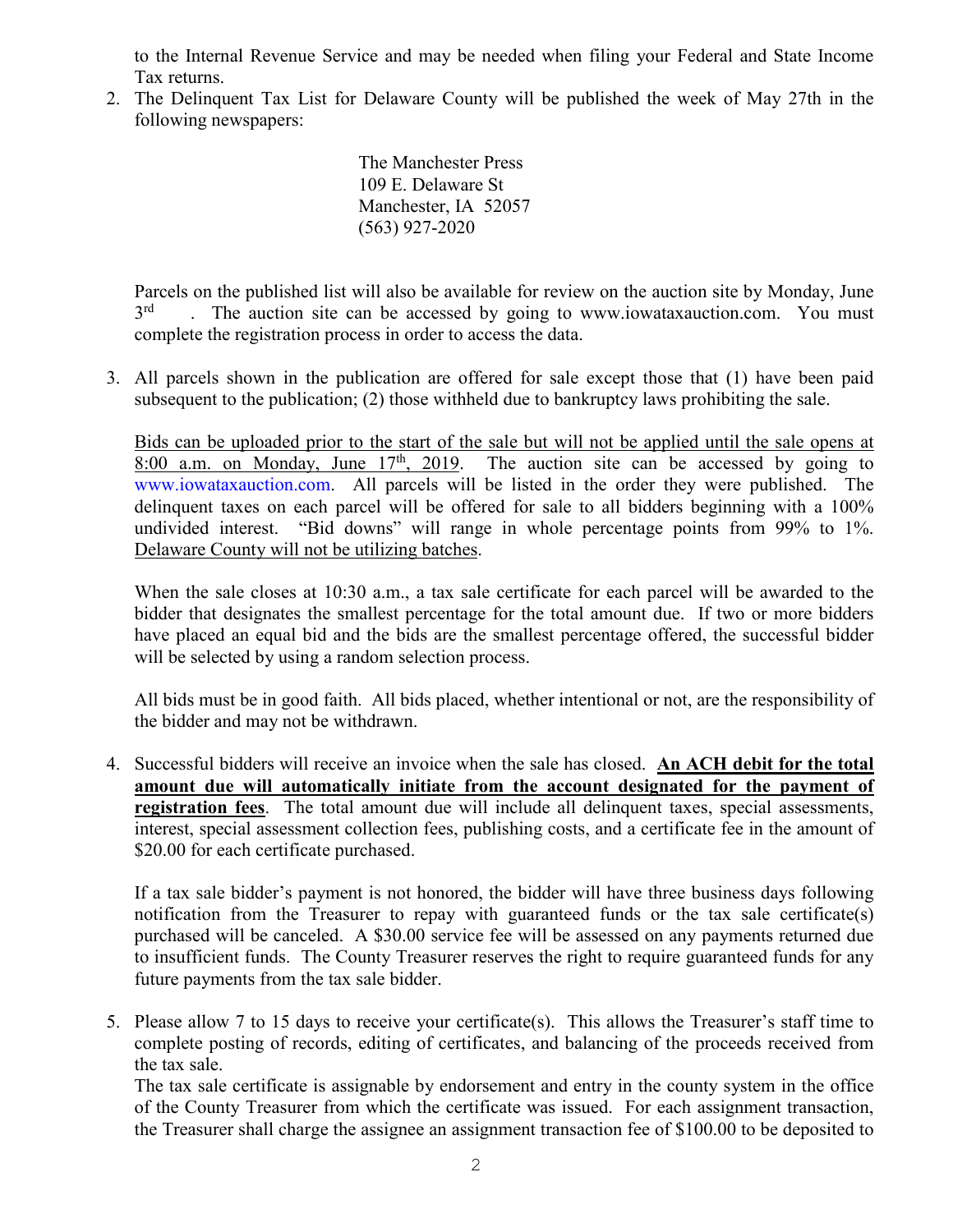the county general fund. The assignment transaction fee shall not be added to the amount necessary to redeem.

6. The tax sale certificate of purchase does not convey title to the purchaser. The titleholder of record or other interested party retains the right to redeem within a specified period of time, depending on the type of tax sale. If the tax sale remains unredeemed after this period has expired, the purchaser may begin the process to obtain a Tax Deed to the parcel.

## **REGULAR TAX SALE**

The 90 day Notice of Right of Redemption may be issued after one year and nine months from the date of the tax sale. (Parcels eligible for regular tax sale have been advertised only once.)

## **PUBLIC BIDDER TAX SALE**

The 90 day Notice or Right of Redemption may be issued nine months from the date of the tax sale. (Parcels eligible for public bidder tax sale have been advertised for two years and are indicated with an asterisk (\*) on the published tax sale list.)

## **FAILURE TO OBTAIN DEED – CANCELLATION OF SALE**

After three years have elapsed from the time of the tax sale, and the holder of a certificate has not filed an affidavit of service under Iowa Code Section 447.12, the Treasurer will cancel the tax sale certificate.

- 7. The Treasurer is required to notify the titleholder of record of the tax sale acquisition.
- 8. A tax sale purchaser may pay subsequent taxes and special assessments on the same parcel on which s/he holds the tax sale certificate. **Please note, the Delaware County Treasurer's Office requires all subsequent payments be made online at [www.iowatreasurers.org.](http://www.iowatreasurers.org/)** To access the subsequent tax payment module, select "Login" from the Tax Sale menu at [www.iowatreasurers.org.](http://www.iowatreasurers.org/)After logging in, you will be able to access a list of parcels on which you hold a tax sale certificate. It is the investor's responsibility to review the list and confirm all applicable parcels are included in the online portfolio. You can select the items you want to pay and submit payment by ACH debit. A non-refundable fee of \$0.25 per parcel applies. Please contact our office if you need additional assistance.

Taxes for a subsequent year may be paid beginning one month and fourteen days following the date from which an installment becomes delinquent. Only items delinquent in the current fiscal year or prior may be paid as a "subsequent payment". Special assessments due in future years cannot be paid until the fiscal year in which they become due. Failure to report subsequent payments will result in their omission from the redemption calculation.

- 9. A redemption is not valid unless received by the Treasurer prior to the close of business on the 90th day from the date of completed service (except County held certificates). A redeemed tax sale will include the following:
	- a. The original tax sale amount, including the certificate fee paid by the purchaser at the time of the sale.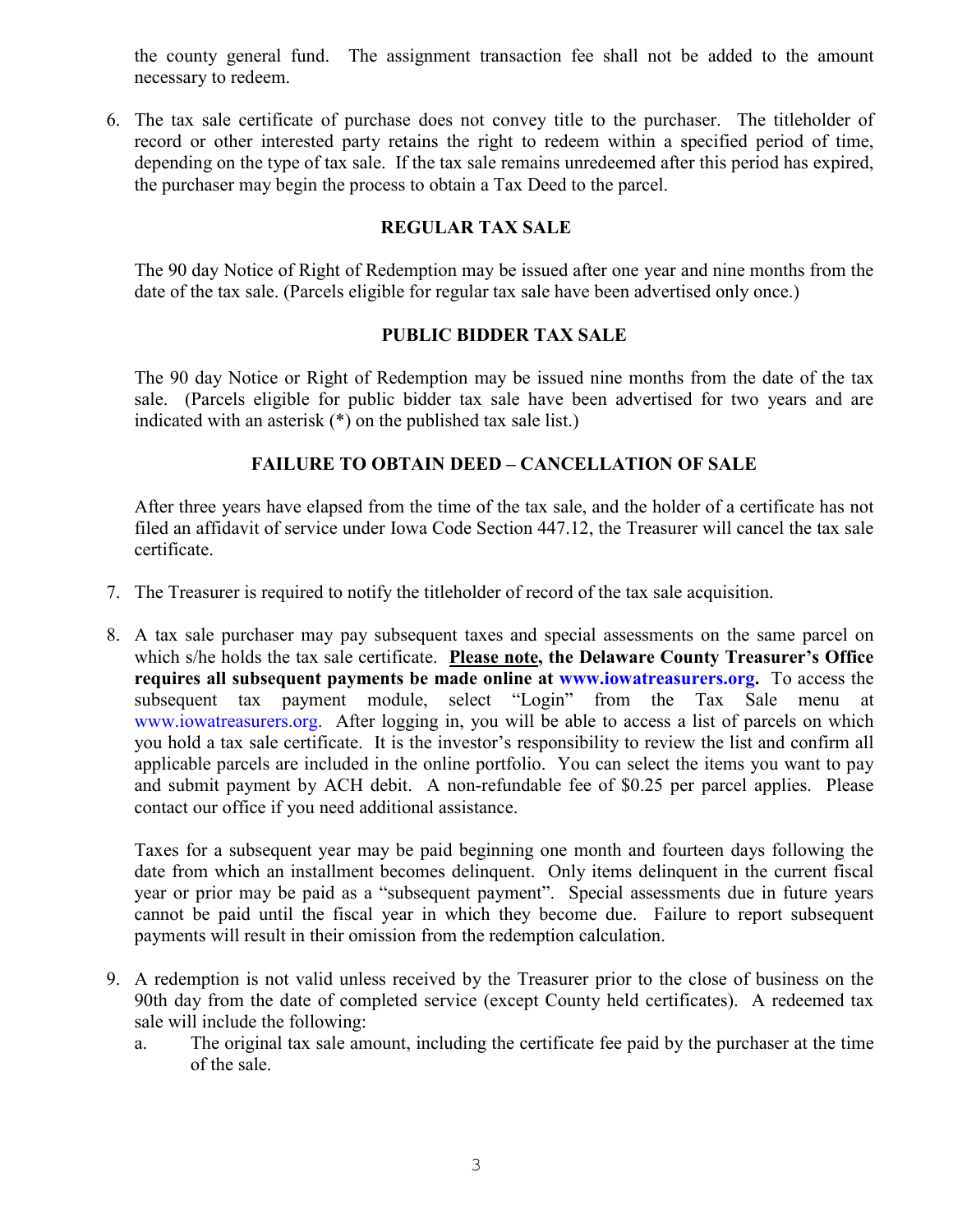- b. Interest in the amount of 2% per month calculated against the amount, for which the parcel was sold, including the amount paid for the certificate or purchase. Each fraction of a month is counted as a whole month.
- c. Subsequent tax payments paid by the purchaser and added to the amount of the sale, with interest in the amount of 2% per month. Each fraction of a month is counted as a whole month.
- d. For certificates sold on or after June 1, 2005, the cost of serving the notice, including the cost of sending certified mail notices, and the cost of publication under section 447.10, if publication is required, shall be added to the amount necessary to redeem. The cost of a record search, not to exceed \$300.00, shall also be added to the amount necessary to redeem if the search is performed by an abstracter who is an active participant in the title guaranty program under section 16.91 or by an attorney licensed to practice law in the State of Iowa. Costs filed with the Treasurer after redemption has been made shall not be collected by the Treasurer. However, the certificate holder may pursue collection through a court action against the parcel owner.

Costs incurred by the tax sale certificate holder may not be filed prior to the filing of the affidavit of service with the Treasurer.

10. The purchaser is responsible for checking parcels on which s/he holds the certificate of purchase for redemption.

Upon surrender of the tax sale certificates of a redeemed parcel, either in person or by mail, the Treasurer's Office will issue a check for the redemption amount, less the amount collected for any applicable redemption fees. The purchaser will receive a check directly or by mail and a copy of the redemption certificate, with a breakdown of the total amount of the redemption. The redemption certificate should be retained for income tax purpose.

If the original certificate of purchase has been lost or destroyed, a duplicate can be obtained from the Treasurer's Office at a cost of \$20.00.

In the event you have been reimbursed for a redemption and the tax sale redeemer's check is not honored, you will be required to return the funds to the Treasurer's Office. The tax sale certificate will be returned to you and the redemption will be canceled. The tax sale will be reinstated as of the original sale date. A subsequent redemption will be calculated from the date of the sale to date of repayment.

- 11. The fee for the issuance of a Treasurer's Tax Sale Deed is \$25.00 per parcel.
- 12. The certificate of purchase, the \$25.00 Treasurer's Tax Sale Deed issuance fee, and recording fees shall be submitted to the Delaware County Treasurer within 90 calendar days after the redemption period expires. The Treasurer shall cancel the certificate for any tax sale certificate holder who fails to comply.
- 13. If it is determined that any item was erroneously sold, the certificate of purchase will be canceled. The certificate holder shall return the certificate of purchase and shall be reimbursed the principal amount of the investment. Interest will not be paid.